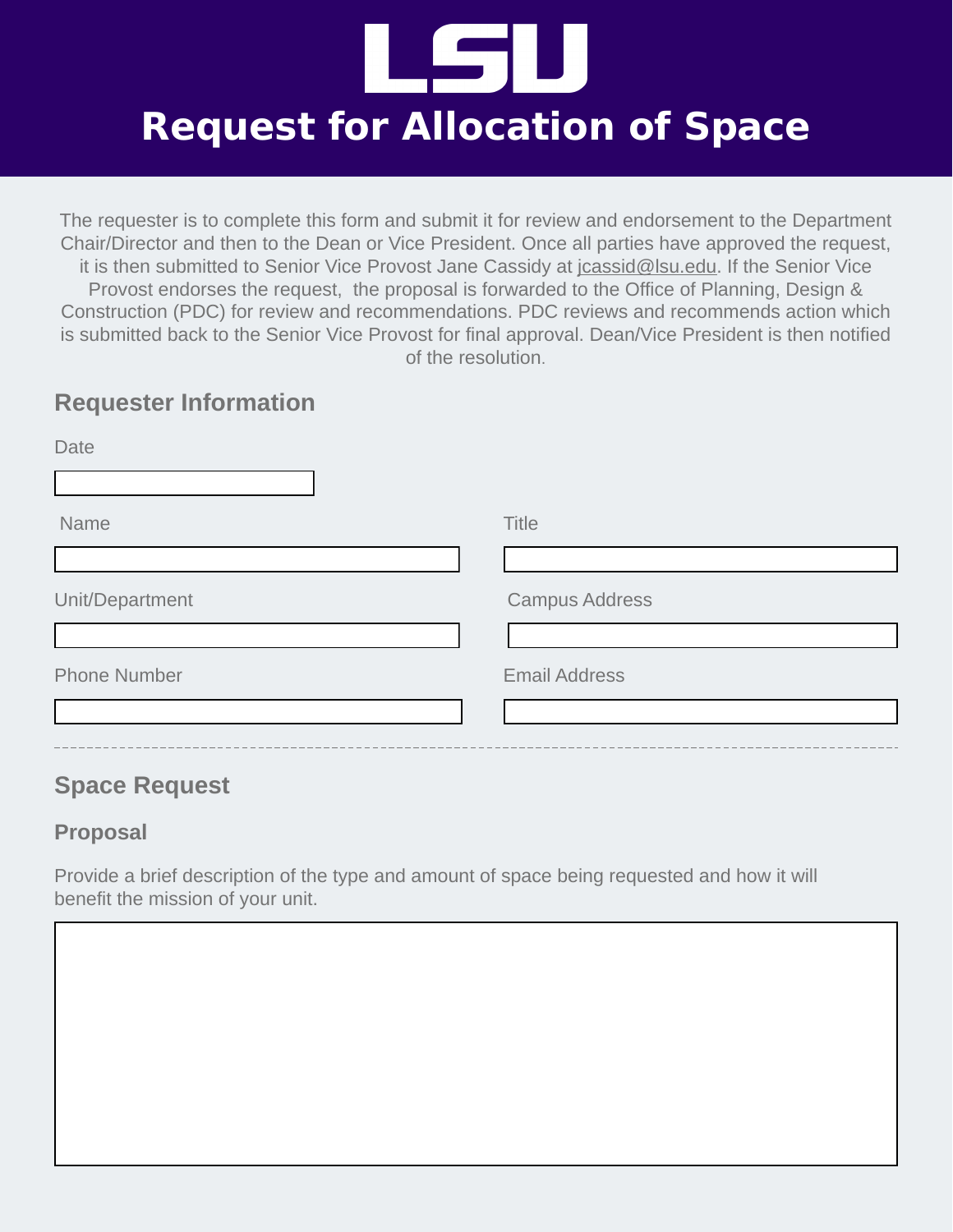What is the projected number of occupants that need additional space

| <b>Faculty/Staff</b><br><b>Students</b> | <b>Non-University Personnel</b>                                                                 |
|-----------------------------------------|-------------------------------------------------------------------------------------------------|
| When is space is needed?                | Source of funds to support this request<br>(9 digit account number)                             |
|                                         |                                                                                                 |
|                                         | Include a complete list of all spaces being requested along with an in-depth explanation of the |

Include a complete list of all spaces being requested along with an in-depth explanation of the intended use for the spaces. List any special requirements needed for this space such as location and access adjacencies to other university units and or equipment.

# **Request Endorsement**

### **Justification**

Explain why this request cannot be accommodated within current space allocations.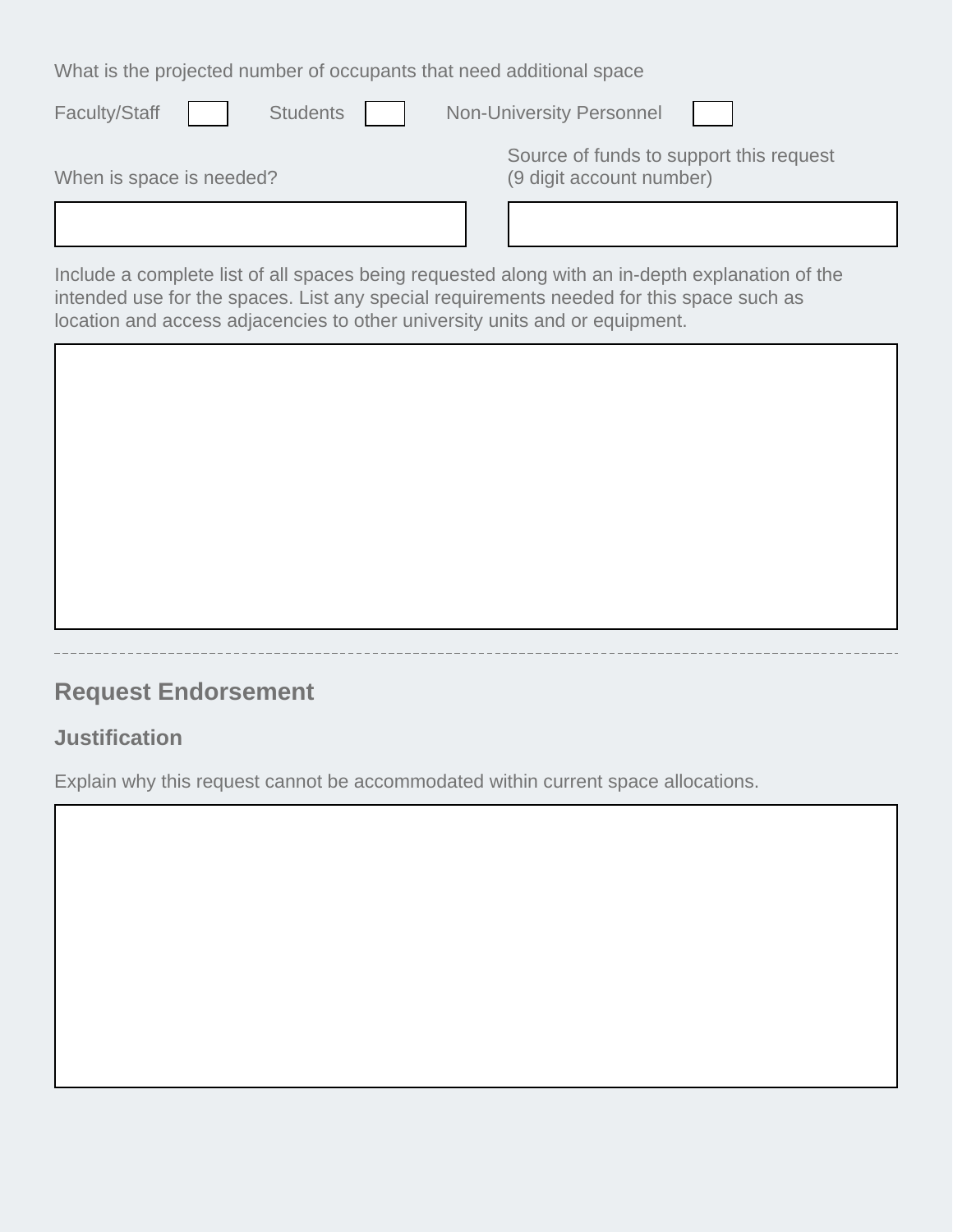Identify all space to be vacated by this request.

Is there a specific space being requested?

No- proceed to approval section

Yes- proceed to the next question

Is the space you are requesting used by another unit? Identify this unit and describe the current use of this space.

How will the utilization of the proposed space impact the operational costs of the requesting unit? Both increased costs and cost savings must be addressed.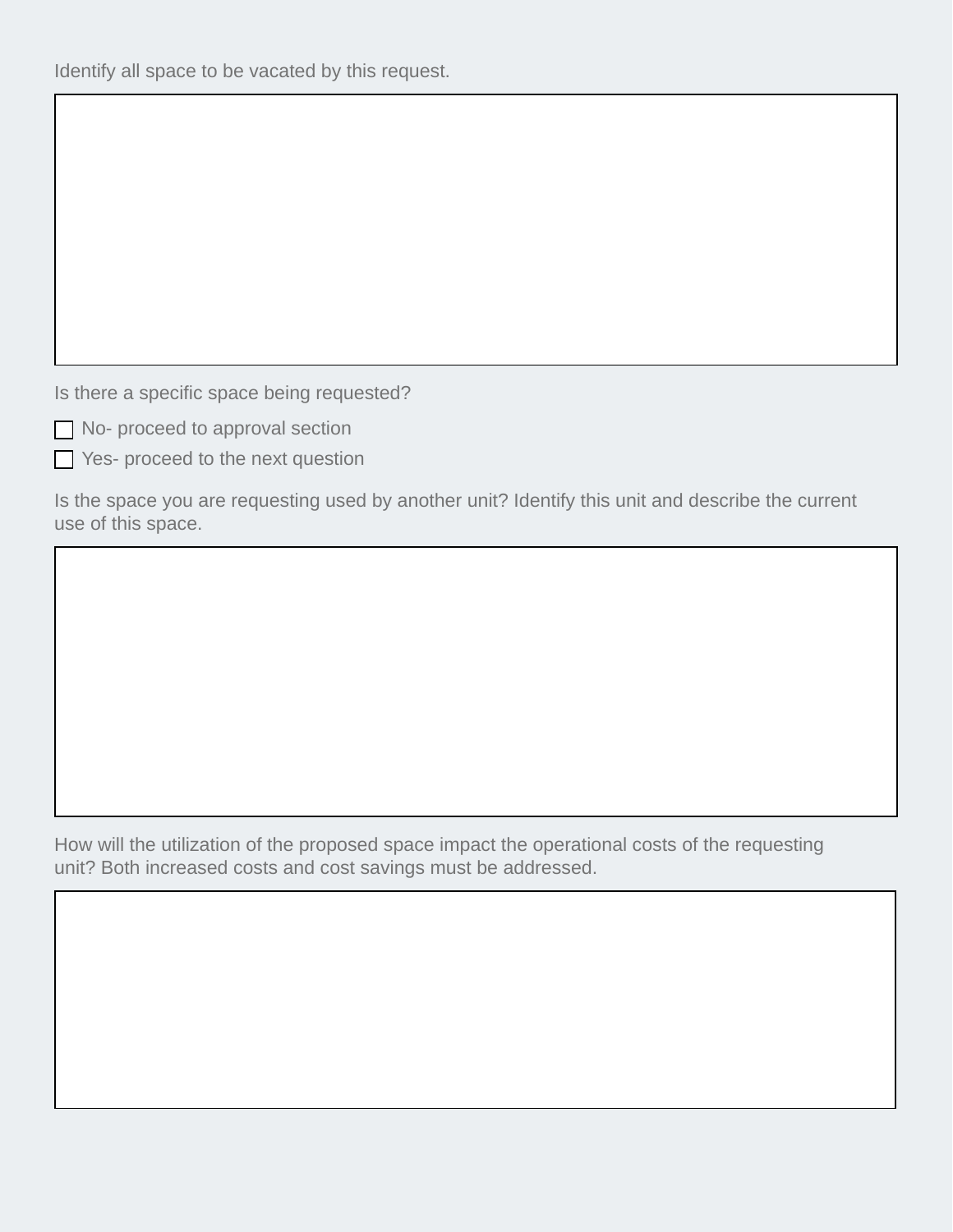Identify the level of remodeling anticipated to to make the space functional for the stated purpose.

| Check all that apply                    |                   |                 |  |  |
|-----------------------------------------|-------------------|-----------------|--|--|
| $\Box$ Clean Up                         | $\Box$ Paint      | $\Box$ Flooring |  |  |
| Minor Renovations                       | Major Renovations |                 |  |  |
| Elaborate on renovations, if necessary: |                   |                 |  |  |
|                                         |                   |                 |  |  |

#### **Department Approval**

By checking this box you are endorsing the above space request.

Yes, I Department Chair/Director approve this request

Department Chair/Director Name

**Title** 

Yes, I Dean/Vice President of this department approve this request

Dean/ Vice President Name

**Title**